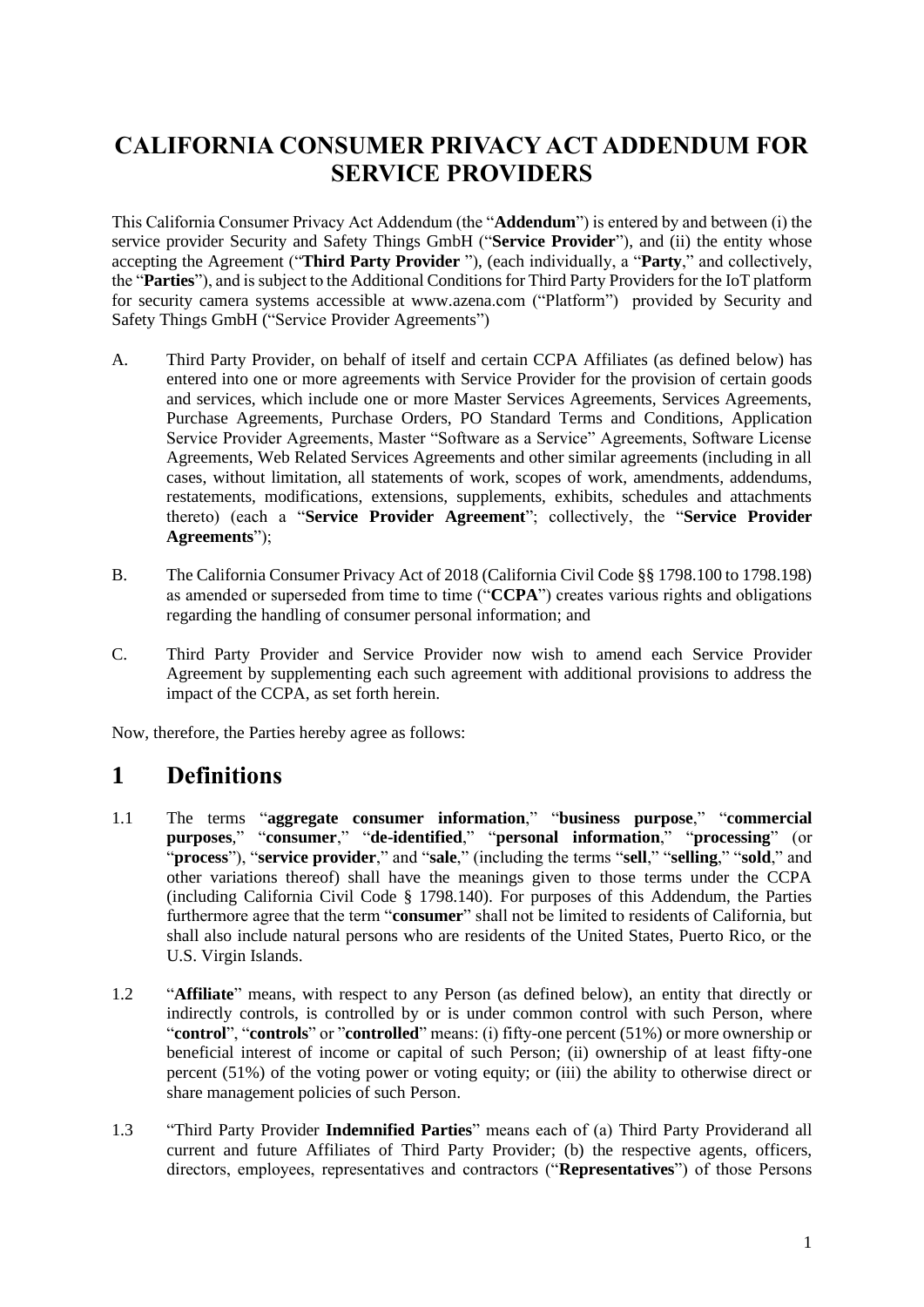referenced in the preceding clause (a); and (c) the respective successors and assigns of any of the foregoing.

- 1.4 "**CCPA Affiliate**" means an Affiliate of Third Party Provider (a) on whose behalf Third Party Provider has entered into a Service Provider Agreement, or (b) which has entered into statements of work, participation agreements or other similar documents with the intention of receiving services of Service Provider under a Service Provider Agreement.
- 1.5 "**Covered Personal Information**" means any personal information provided by or on behalf of Third Party Provider, a CCPA Affiliate or any consumer, or otherwise made available to Service Provider, pursuant to the Service Provider Agreement(s) or in connection with the Services.
- 1.6 "**Damages**" means costs, liabilities, demands, claims, suits, actions, damages, fines, penalties, taxes, interest, losses, injuries, restitution or other liabilities or remedies, at law or in equity, whether pursuant to contract or otherwise (including arising in tort, by statute or other grounds), lawsuits, arbitrations, administrative proceedings, regulatory proceedings, other adversarial proceedings, judgments and expenses (whether incurred by the Parties, third parties or otherwise), including attorneys' fees and legal costs of any kind and nature whatsoever.
- 1.7 "**Inquiry**" means any regulatory inspection, inquiry or correspondence that relates to Covered Personal Information and in which (a) Service Provider, (b) Service Provider Representatives (c)Third Party Provider , or (d) a CCPA Affiliate is named.
- 1.8 "**Person**" means any entity, corporation, company, association, joint venture, joint stock company, partnership, trust, organization, individual (including personal representatives, executors and heirs of a deceased individual), nation, state, governmental authority, trustee, receiver or liquidator.
- 1.9 "**Service Provider Representative**" means Service Provider or Service Provider's parent, affiliated, and subsidiary companies, or the respective officers, directors, employees, representatives, agents, subcontractors or contractors of Service Provider or any of the foregoing entities or individuals, including their respective successors and assigns.
- 1.10 "**Services**" means the services specified in, or otherwise performed pursuant to, the Service Provider Agreement(s).

#### **2 Transfer of Personal Information**

Service Provider shall not provide to Third Party Provider or any CCPA Affiliate monetary or other valuable consideration in exchange for Covered Personal Information; and, therefore, Service Provider's receipt of Covered Personal Information does not constitute a sale under the CCPA.

#### **3 Handling Restrictions**

In no event shall Service Provider (i) retain, use or disclose Covered Personal Information for any purpose other than to provide the Services to Third Party Provider (or the applicable CCPA Affiliate, as the case may be) under and in accordance with the Service Provider Agreement(s), (ii) retain, use or disclose Covered Personal outside of the direct business relationship between Service Provider and Third Party Provider (or the applicable CCPA Affiliate, as the case may be), or (iii) sell Covered Personal Information. For sake of clarity, Service Provider (excluding any other Service Provider Representatives) is permitted to use consumer information that is de-identified and aggregate consumer information for its own business purposes, solely to the extent permitted in the applicable underlying Service Provider Agreement(s). Service Provider shall ensure that any Person authorized or permitted by Service Provider to use, store or otherwise process Covered Personal Information does so solely to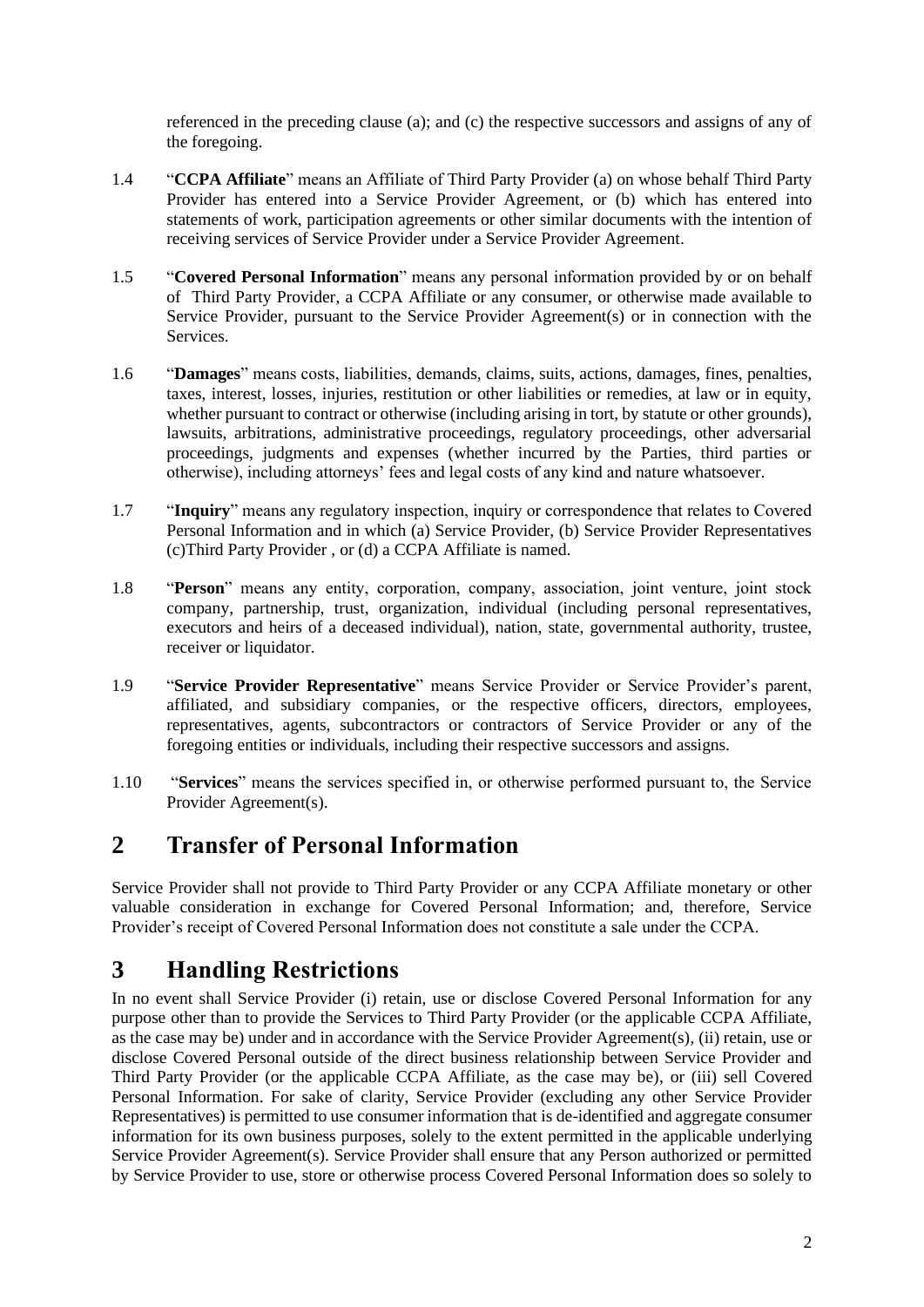the extent necessary to enable Service Provider to perform the Services for Third Party Provider (or the applicable CCPA Affiliate, as the case may be); and, prior thereto, Service Provider shall bind each such Person to a strict duty of confidentiality and data security, including without limitation, any obligations of confidentiality and data security set forth in the Service Provider Agreement(s).

#### **4 CCPA Compliance**

Service Provider hereby certifies, represents, warrants and covenants that (i) it and Service Provider Representatives understand its obligations under this Addendum (including, without limitation, the obligations under Section 3 of this Addendum) and as a service provider under the CCPA, (ii) it shall comply at all times with this Addendum (including, without limitation, the obligations under Section 3 of this Addendum) and its obligations as a service provider under the CCPA, and (iii) it shall provide Third Party Provider (or the applicable CCPA Affiliate, as the case may be) with all reasonably requested assistance and cooperation to enable Third Party Provider (or the applicable CCPA Affiliate, as the case may be) to comply with and fulfil its obligations under the CCPA. Without limiting the foregoing, Service Provider shall, upon Third Party Provider's (or the applicable CCPA Affiliate's, as the case may be) or its designee's request, cooperate in good faith with Third Party Provider to enter into additional or modified terms to address any modifications, amendments or updates to the CCPA.

#### **5 Privacy Protection**

Service Provider shall implement and maintain reasonable security measures, procedures and practices appropriate to the nature of the Covered Personal Information and adequate under the CCPA ("**Security Measures**") to protect such information from unauthorized access, destruction, use, modification, or disclosure (each, a "**Security Incident**"). Such Security Measures shall meet (or exceed) industry standards but in any event shall meet any security requirements set forth in the Service Provider Agreement(s). In addition to any breach notification obligations in the Service Provider Agreement(s), Service Provider shall promptly inform Third Party Provider (or the applicable CCPA Affiliate, as the case may be) upon becoming aware of any Security Incident (in no event later than 48 hours after becoming aware of any Security Incident) and shall timely provide all information and cooperation reasonably requested by Third Party Provider (or the applicable CCPA Affiliate, as the case may be). Service Provider shall promptly take all measures and actions necessary to remedy or mitigate the effects of the Security Incident and shall keep Third Party Provider (or the applicable CCPA Affiliate, as the case may be) informed of all material developments in relation thereto.

# **6 Inquiries**

In the event that Service Provider receives an Inquiry, Service Provider shall, to the extent not prohibited by applicable law or any regulatory authority, civil action or internal discovery: (a) notify Third Party Provider (or the applicable CCPA Affiliate, as the case may be) in writing of the Inquiry within three (3) calendar days or such other timeframe as Third Party Provider (or the applicable CCPA Affiliate, as the case may be) may specify in writing from time to time; (b) provide Third Party Provider (or the applicable CCPA Affiliate, as the case may be) with a written certification that CCPA-compliant action has been taken in response to such Inquiry, including without limitation, effectuating any consumer deletion request that Third Party Provider (or the applicable CCPA Affiliate, as the case may be) may forward to Service Provider; (c) if requested, provide Third Party Provider (or the applicable CCPA Affiliate, as the case may be) with copies of documents relating to the Inquiry within three (3) calendar days or such other timeframe as Third Party Provider (or the applicable CCPA Affiliate, as the case may be) may specify in writing from time to time; (d) not refer to Third Party Provider (or the applicable CCPA Affiliate, as the case may be) in any correspondence or other response to the Inquiry without Third Party Provider 's (or the applicable CCPA Affiliate's, as the case may be) prior written consent; (e) not disclose any confidential information of Third Party Provider (or the applicable CCPA Affiliate, as the case may be) to the applicable authority without Third Party Provider's (or the applicable CCPA Affiliate's, as the case may be) prior written consent; and (f) if practicable, permit a representative of Third Party Provider (or the applicable CCPA Affiliate, as the case may be) to attend any relevant